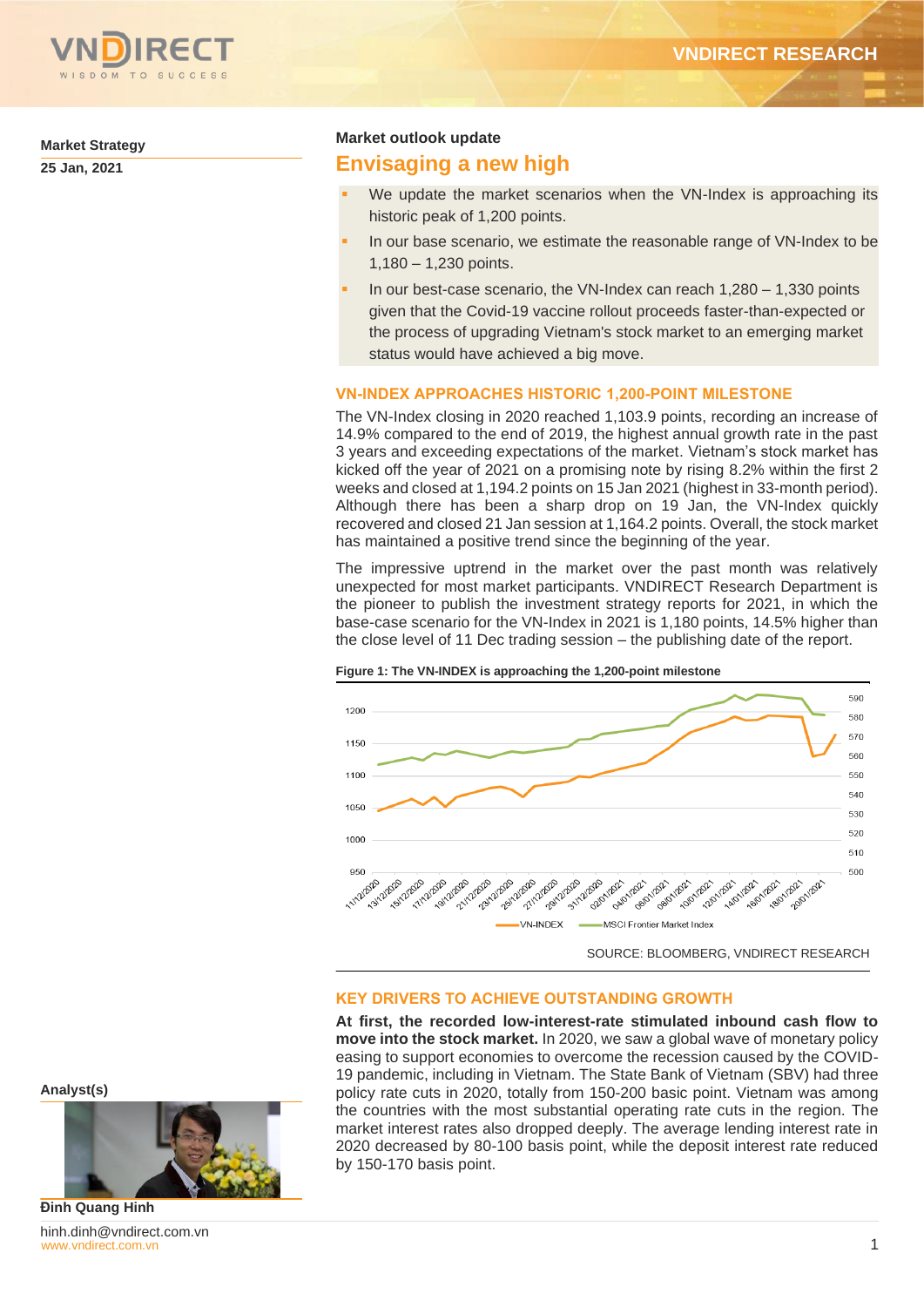

Moreover, the interbank interest rate fell sharply to approximately 0.1%, which is the lowest in history. The 10-year government bond also dropped by 200 bps to 2.2%. Because of the low interest rates in 2020, domestic investors tended to move their money into the stock market. It is the main reason why the stock market liquidity were boosted up recently. In 2021, we forecast that deposit and lending rates could reduce another 20-50% in the context of easing monetary policy and muted inflation pressure.

**Figure 2: Interbank interest rate cross tenors to drop significantly to historical lows (Unit: %)**

**Figure 3: Deposit rates of commercial banks subdued since the beginning of 2020 (Unit: %)** 



**Secondly, inbound money continued to flow into the stock market.** In December 2020, the number of new securities account reached 64,183, while the new securities account of domestic retail investor reached 63,629 accounts, increased by 54% compared to last month. It was the highest monthly number of a new securities account on the record. In the previous two months, the numbers of new securities account of domestic retail investors were also high, recording 36,346 and 41,080 new accounts, respectively. This can be called the second wave of F0 (new investors), after the first wave took place from March to June. In the entire 2020, the total number of new securities accounts was 392,527, an increase of 108% compared to 2019.

**Figure 4: The number of new securities accounts made a new high in Figure 5: Market liquidity rocketed in Dec 2020 (Unit: VNDbn) 2020** 

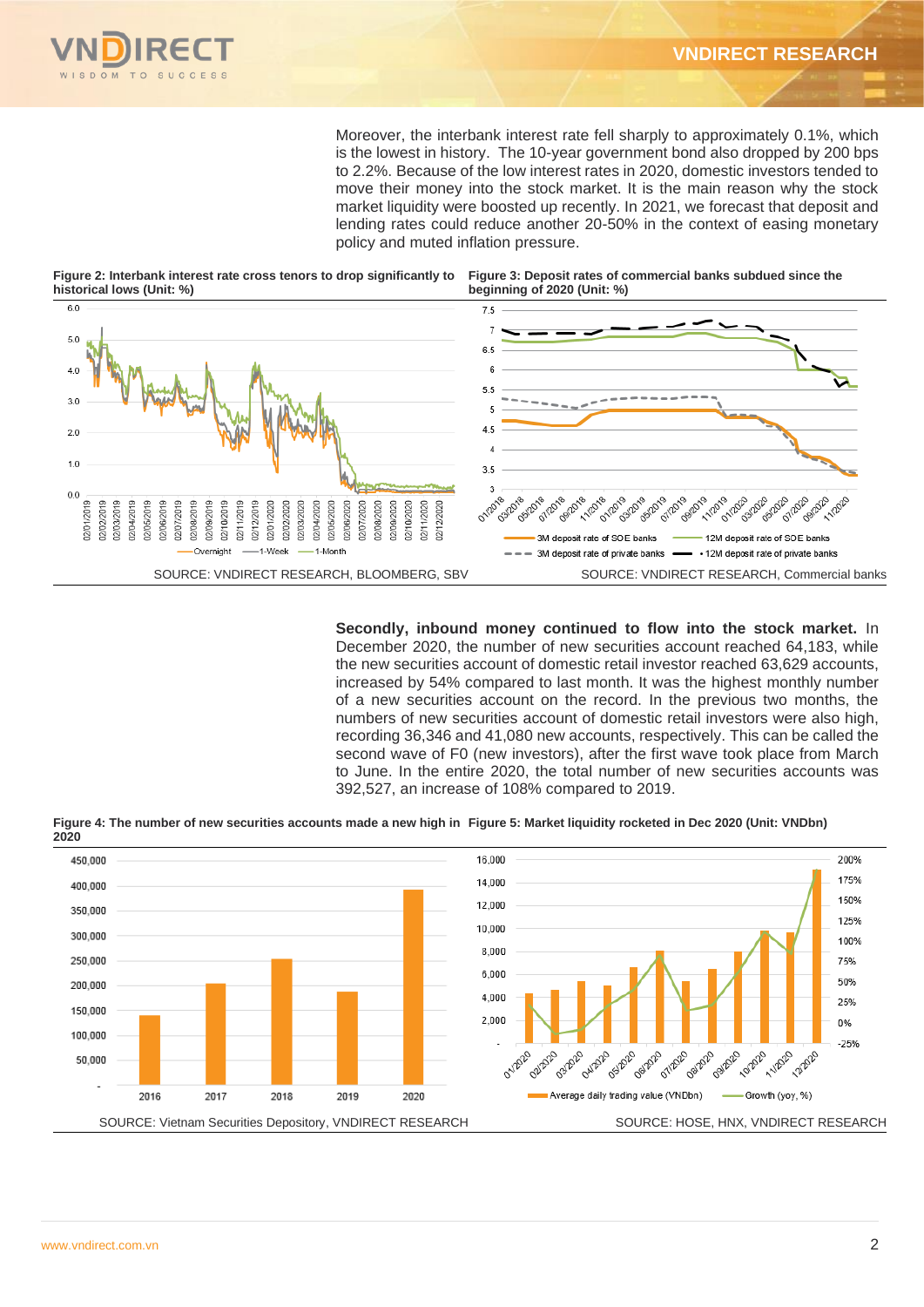

### **Thirdly, the market was optimistic about Vietnam's economic prospect in 2021 as well as the ability of government to prevent the spread of COVID-19 pandemic.**

Vietnam's economy seems to have dodged an economic recession caused by the COVID-19 pandemic thanks to following reasons: (1) The drastic moves of Vietnam's government to reverse the economic recession including several stimulus package with a total scale of up to 4.3% GDP and strong easing monetary policy through interest rate cuts. Thanks to timely and effective solutions, Vietnam's 2020 real GDP grew 2.9% yoy, which was among the highest growth rates in the world in 2020. Thanks to the outstanding achievement in preventing the COVID-19 pandemic and reviving the economy, Vietnam's economy is expected to recover faster in 2021. The majority of domestic and foreign research organizations believe that Vietnam's economy would grow by more than 6% in 2021. Notably, VNDIRECT RESEARCH forecast GDP's growth rate in 2021 would be 7.1%. The strong recovery of Vietnam's economy in 2021 could help the listed company fully recover their business operations and achieve higher income growth, which is a main factor attracting investors' cash flow to pour into the stock market in 2021.



### **ROOM FOR THE VN-INDEX TO RISE FURTHER**

On 21 Jan 2021, P/E of the VN-Index reached 19.4x (according to Bloomberg). The current market valuation is slightly higher than the historical 5-year average P/E of 16.2x yet is still attractive comparing to the average P/E of the stock market in the Southeast Asian region (c.26.3x). Considering current low interest rate environment, we believe that it is reasonable for Vietnam's stock market to trade at a premium to the historical 5-year average. The average 1-year deposit interest rate of commercial banks is now at c.5.6%/year, hence the market trading at P/E in the range of 16.5 – 17.5x is reasonable. While the current market P/E is slightly higher than the level above, given the expectation that the corporate earnings recover starting from 4Q20, market P/E will be pulled to a more attractive level. Specifically, we estimate that FY21F corporate earnings across the VN-Index to grow 23% yoy, lower than our earnings growth forecast of 36% yoy for companies under our coverage. For stocks not under our coverage, we use the Bloomberg consensus earnings forecast.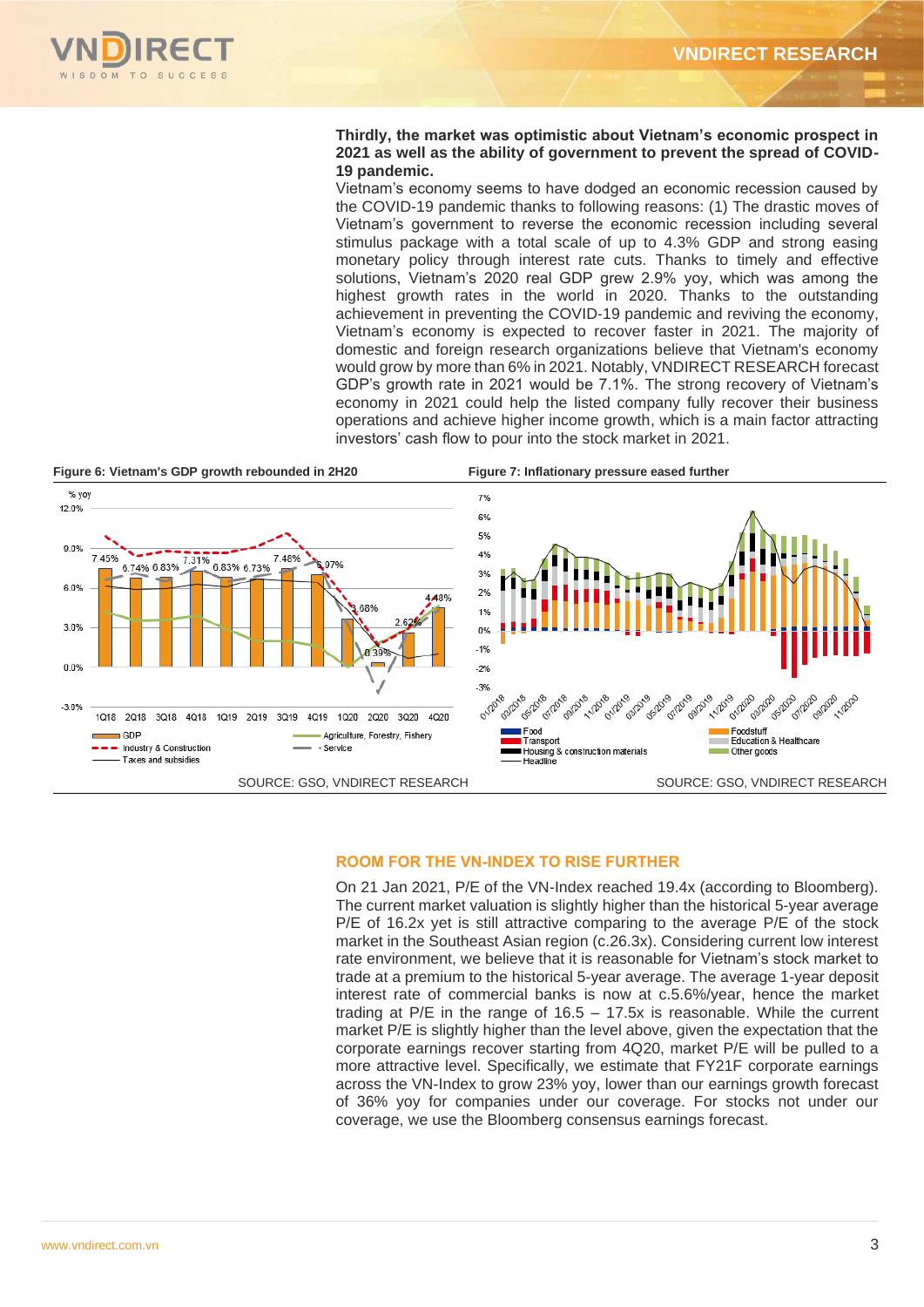

35

30

25

 $20$ 

15

 $10$ 

5

 $\mathbf 0$ 

Index

**Figure 8: TTM P/E (x) of VN-Index, with those of its regional peers (data as at 21 Jan 2021)** 

SHCOMP VN-Index FBMKLCI STI Index SET Index PCOMP

Index

Index



**Figure 10: Breakdown of sector earnings growth on yoy basis, represented by VNDIRECT's coverage**

| <b>Sector</b>                 | 2020 growth | 2021 growth | Breakdown of sector earnings growth,<br>represented by VNDIRECT's coverage |                           |
|-------------------------------|-------------|-------------|----------------------------------------------------------------------------|---------------------------|
|                               |             |             | 2020                                                                       | 2021                      |
| <b>Bank</b>                   | 6.9%        | 22.5%       | 2.8%                                                                       | 11.1%                     |
| Aviation                      | $-177.8%$   | N/A         | $-15.1%$                                                                   | 10.7%                     |
| Property                      | 13.8%       | 22.4%       | 2.3%                                                                       | 4.9%                      |
| Consumer/Retail               | $-16.6%$    | 30.8%       | $-2.3%$                                                                    | 4.0%                      |
| Oil & gas                     | $-26.5%$    | 28.6%       | $-2.1%$                                                                    | 1.9%                      |
| Construction/Material         | 57.0%       | 18.9%       | 2.7%                                                                       | 1.6%                      |
| Technology                    | 12.1%       | 20.3%       | 0.2%                                                                       | 0.5%                      |
| Power                         | $-20.0%$    | 13.2%       | $-0.6%$                                                                    | 0.3%                      |
| Agriculture/Commodities       | 18.2%       | 17.7%       | 0.2%                                                                       | 0.2%                      |
| Logistics/Industrial property | $-28.6%$    | 25.2%       | $-0.2%$                                                                    | 0.2%                      |
| Industrial                    | $-14.3%$    | 23.4%       | $-0.1%$                                                                    | 0.1%                      |
| <b>Textile</b>                | 0.6%        | 20.3%       | 0.0%                                                                       | 0.1%                      |
| Total                         | $-12.3%$    | 35.8%       | $-12.3%$                                                                   | 35.8%                     |
|                               |             |             |                                                                            | SOURCE: VNDIRECT RESEARCH |

The VN-Index is now trading at P/E forward FY21F of 15.7x, slightly lower than the historical 5-year average P/E of 16.2x and it remains below the reasonable valuation range (16.5 – 17.5x). Therefore, we believe that the VN-Index still has room for further growth. We have updated our VN-Index scenario in order to reflect recent inbound money and the declining interest rate trend in the market.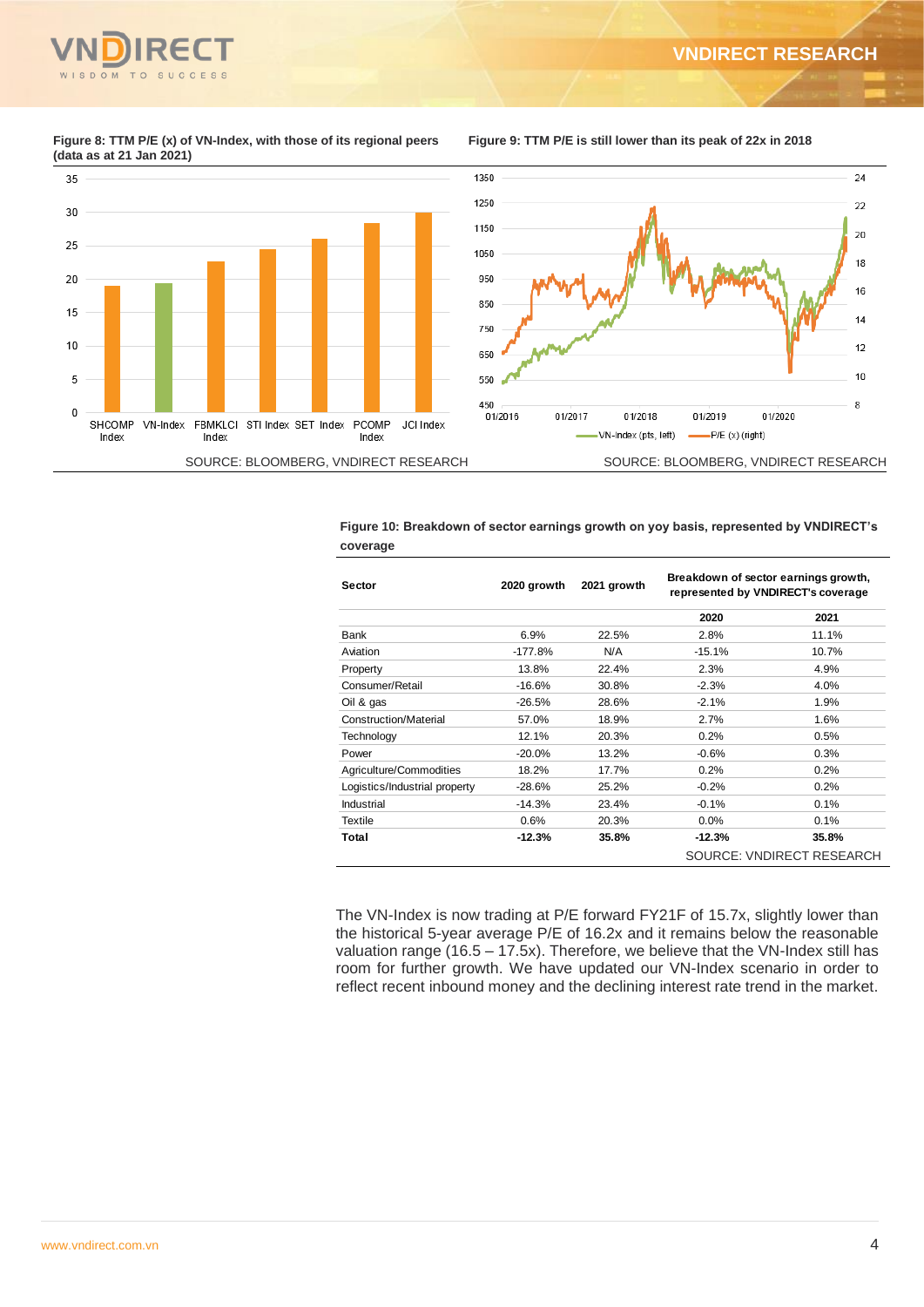

# **VNDIRECTS's market scenario update**

| <b>Items</b>                                      | <b>Worst case</b>                                                                                                                                                                                                                                                             | <b>Base case</b>                                                                                                                                                                       | <b>Best case</b>                                                                                                                                                                                                                                                                                                                                                                                                                                                                         |
|---------------------------------------------------|-------------------------------------------------------------------------------------------------------------------------------------------------------------------------------------------------------------------------------------------------------------------------------|----------------------------------------------------------------------------------------------------------------------------------------------------------------------------------------|------------------------------------------------------------------------------------------------------------------------------------------------------------------------------------------------------------------------------------------------------------------------------------------------------------------------------------------------------------------------------------------------------------------------------------------------------------------------------------------|
| Probability (%)                                   | 20%                                                                                                                                                                                                                                                                           | 50%                                                                                                                                                                                    | 30%                                                                                                                                                                                                                                                                                                                                                                                                                                                                                      |
| <b>FY21F EPS</b><br>growth across<br>the VN-Index | 17-19% yoy                                                                                                                                                                                                                                                                    | 22-24% yoy                                                                                                                                                                             | 25-27% yoy                                                                                                                                                                                                                                                                                                                                                                                                                                                                               |
| Target P/E for VN-<br><b>Index</b>                | 15.5-16.0x                                                                                                                                                                                                                                                                    | 16.0-16.5x                                                                                                                                                                             | 17.0-17.5x                                                                                                                                                                                                                                                                                                                                                                                                                                                                               |
| Foreign investor<br>trading activities            | Foreign capital inflow has not<br>yet returned to the frontier<br>market. Foreign<br>investors<br>continue to be net sellers in<br>Vietnam's stock market                                                                                                                     | Foreign capital inflow could<br>return to the frontier market<br>with a small scale. Foreign<br>investors net bought less than<br>VND5,000bn in Vietnam's<br>stock market              | Foreign capital inflow could return to the frontier<br>market with a large scale. Foreign investors net<br>bought over VND10,000bn in Vietnam's stock<br>market                                                                                                                                                                                                                                                                                                                          |
| Other<br>catalysts/risks                          | • The Covid-19 takes longer<br>to handle than expected<br>worldwide.<br>which would<br>global<br>cause<br>economy<br>Vietnam's<br>economy<br>to<br>slower<br>than<br>recover<br>expected.<br>• The Vietnam's export and<br>manufacturing sector could<br>be negative affected | • In this scenario, we forecast<br>Vietnam's GDP to growth<br>7.1% in 2021<br>• We expect deposit and<br>rate<br>lending<br>to further<br>decline by 20-50 percentage<br>point in 2021 | Factors that could push the VN-Index to exceed<br>expectations<br>• Covid-19 vaccine rollout to be proceeded<br>faster than expected.<br>• Vietnam's stock market inclusion in FTSE<br>Secondary Emerging Market Index in the Sep<br>2021 annual country-reclassification.<br>• Vietnam's stock market to be added to the<br>Watchlist for reclassification from Frontier<br>Market status to Emerging Market status at<br><b>MSCI's Annual Market Classification Review</b><br>in 2021. |
| Forecast for VN-<br>Index at the end<br>of 2021   | 1,100-1,150pts                                                                                                                                                                                                                                                                | 1,180-1,230pts                                                                                                                                                                         | 1,280-1,330pts                                                                                                                                                                                                                                                                                                                                                                                                                                                                           |